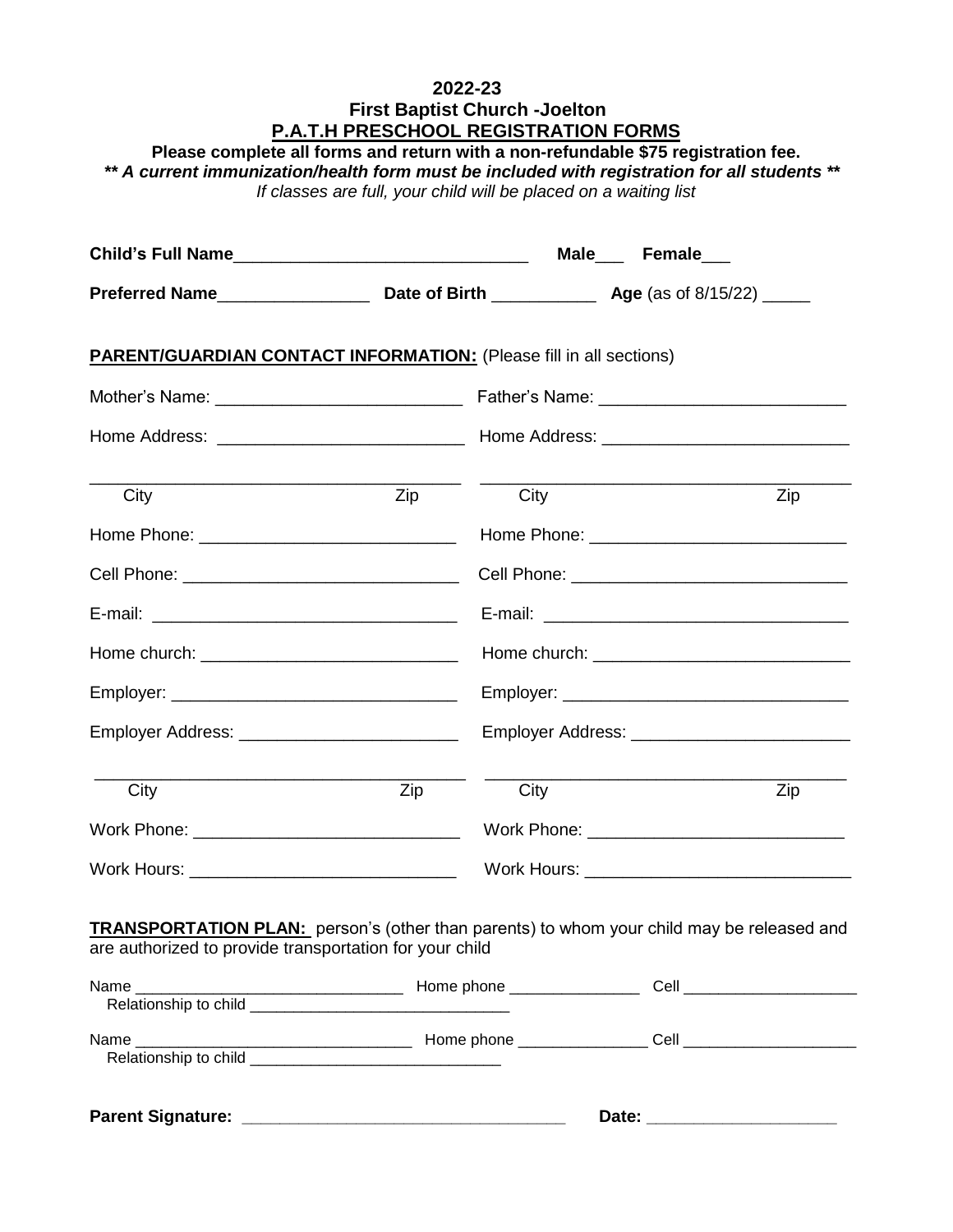### **EMERGENCY INFORMATION 2022-23**

| <b>MEDICAL INFORMATION:</b> (Please fill in completely) |                                                                                              |  |
|---------------------------------------------------------|----------------------------------------------------------------------------------------------|--|
| <b>Child's Physician:</b>                               |                                                                                              |  |
|                                                         |                                                                                              |  |
|                                                         |                                                                                              |  |
|                                                         |                                                                                              |  |
|                                                         |                                                                                              |  |
|                                                         |                                                                                              |  |
| <b>Child's Dentist:</b>                                 |                                                                                              |  |
|                                                         |                                                                                              |  |
|                                                         |                                                                                              |  |
|                                                         |                                                                                              |  |
|                                                         |                                                                                              |  |
|                                                         |                                                                                              |  |
|                                                         |                                                                                              |  |
|                                                         | * For life-threatening allergies, we must have care instructions from the physician on file* |  |
|                                                         |                                                                                              |  |

I hereby give my consent to First Baptist Church- Joelton Mother's Day Out to act on my behalf in a medical emergency. I understand that every reasonable effort will be made to notify me. If I am unreachable, the emergency contact person noted on my child's registration form will be contacted.

| <b>Parent Signature:</b>    | Date: |
|-----------------------------|-------|
| Parent Name (please print): |       |
| <b>Preferred Hospital:</b>  |       |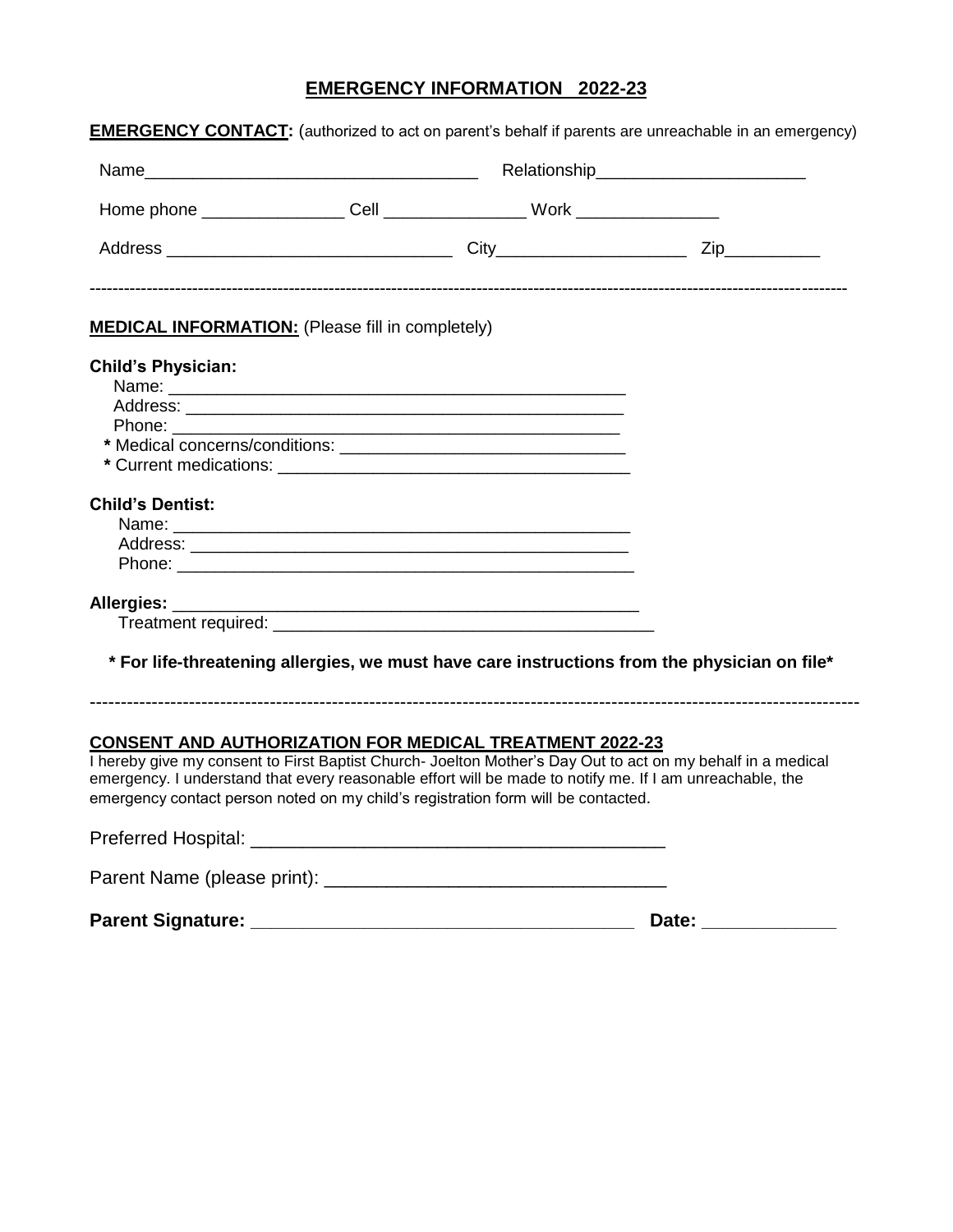#### **PARENT SIGNATURE SHEET 2022-23**

| 1. First Baptist Church-Joelton Weekday P.A.T.H Preschool Handbook<br>I have read the above policies and procedures and agree to all terms within. I also<br>understand that should there be a need, I will receive in writing any changes to these<br>policies. |  |  |  |  |
|------------------------------------------------------------------------------------------------------------------------------------------------------------------------------------------------------------------------------------------------------------------|--|--|--|--|
|                                                                                                                                                                                                                                                                  |  |  |  |  |
| 2. Tennessee DHS Summary of Licensing Requirements for Child Care Centers<br>I verify that I have received/read the above document.                                                                                                                              |  |  |  |  |
|                                                                                                                                                                                                                                                                  |  |  |  |  |
| 3. Photography Release<br>I give permission to the First Baptist Church- Joelton P.A.T.H Preschool program to use<br>my child's photo for craft projects, bulletin boards, and the promotion/graduation video.                                                   |  |  |  |  |
|                                                                                                                                                                                                                                                                  |  |  |  |  |
| ** Are there any children you would like in your child's class, if possible? _______________                                                                                                                                                                     |  |  |  |  |
| (We will make every attempt to honor your requests however, no guarantees can be given)                                                                                                                                                                          |  |  |  |  |
|                                                                                                                                                                                                                                                                  |  |  |  |  |
|                                                                                                                                                                                                                                                                  |  |  |  |  |
|                                                                                                                                                                                                                                                                  |  |  |  |  |

**Office use only:** Date received\_\_\_\_\_\_\_\_\_\_\_\_\_\_\_\_ Fee paid\_\_\_\_\_\_\_\_\_\_\_\_\_\_ Immunization form \_\_\_\_\_\_\_\_\_\_\_\_\_\_ Pre-enrollment visit\_\_\_\_\_\_\_\_\_\_\_\_\_\_\_ Class assigned to \_\_\_\_\_\_\_\_\_\_\_\_\_\_\_\_\_\_\_\_\_\_\_\_\_